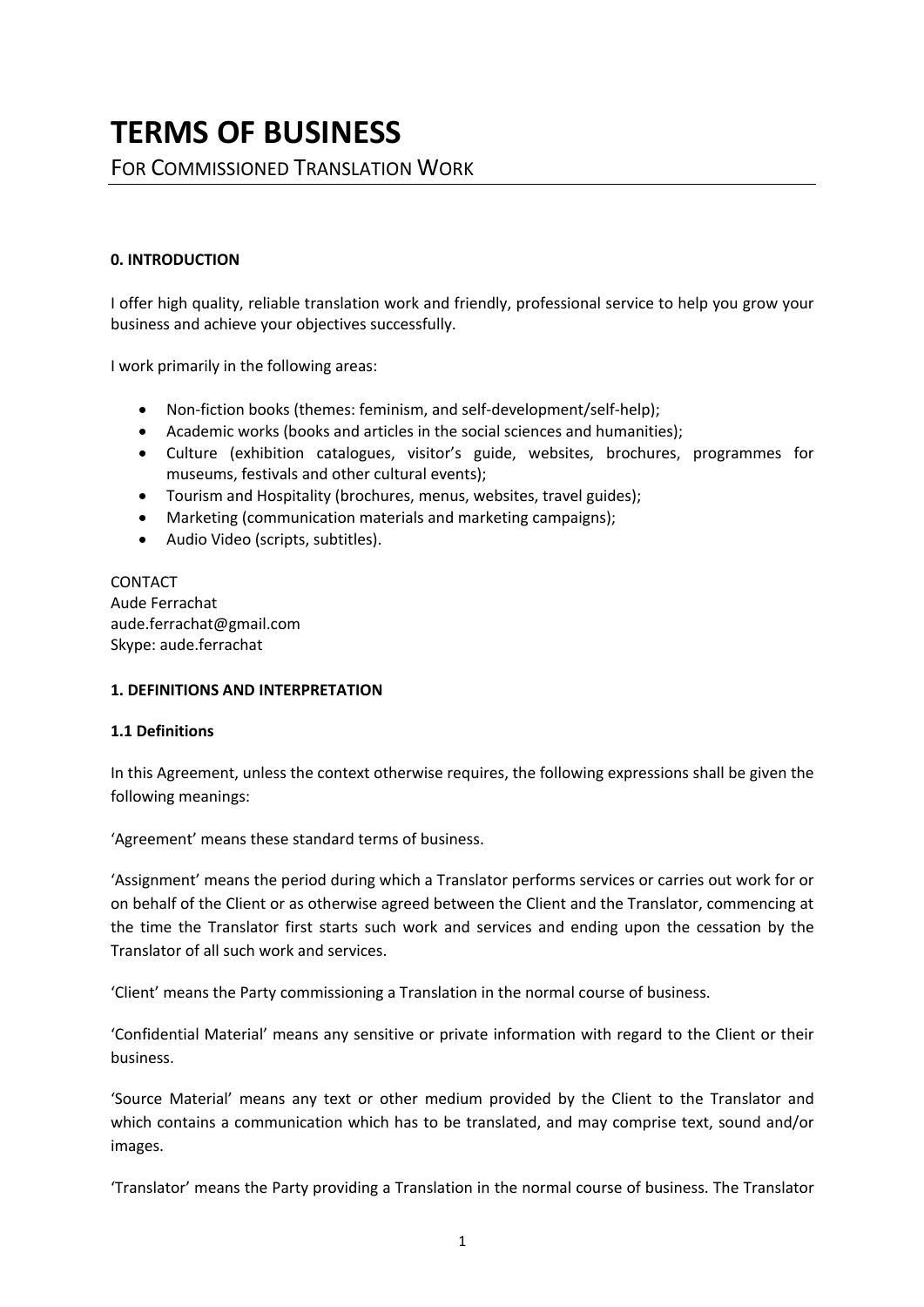shall normally be the creator of a Translation unless the Client has been explicitly informed that the Translation Task will be subcontracted, or the Translator customarily trades as an intermediary.

'Translation Task' means the preparation of a Translation or any other translation-related task such as revising, editing, etc., which calls upon the translation skills of a Translator, but not copywriting or adaptation.

'Translation' means the commissioned work produced by the Translator. 'Third Party' means any party who is not a party to this Agreement.

# **1.2 Interpretation**

In this Agreement, unless the context otherwise requires:

Words in the singular shall include the plural and vice versa. No part of any numbered clause shall be read separately from any other part.

Clause headings are provided for convenience of reading only and shall be ignored for the purposes of ascertaining meaning.

A reference to a statute or statutory provision is a reference to it as amended, extended or reenacted from time to time.

References to a "Party" or the "Parties" means the parties to this Agreement. Such Parties may be natural or legal persons, including, for example, private individuals, associations, partnerships, economic interest groupings or corporate entities.

Any words following the terms "including", "include", "in particular", "for example" or any similar expression shall be construed as illustrative and shall not limit the sense of the words, description, definition, phrase or term preceding those terms.

# **2. COPYRIGHT**

2.1 The Translator accepts a Translation Task from the Client on the understanding that performance of the Translation Task will not infringe any Third Party rights. Accordingly the Client warrants to the Translator that:

- 1. The Client has full right and authority to enter into this Agreement, having acquired the right and licence to translate and publish the Source Material; and
- 2. The Source Material does not infringe the copyright or any other right of any person.

2.2 The Client shall indemnify the Translator against any loss, injury or damage (including legal costs and expenses and compensation paid by the Translator to compromise or settle any claim) which the Translator suffers as a consequence of any breach or alleged breach of any of the above warranties or as a consequence of any claim that the Source Material contains anything objectionable, libellous, blasphemous or obscene or which constitutes an infringement of copyright or of any other rights of any Third Party.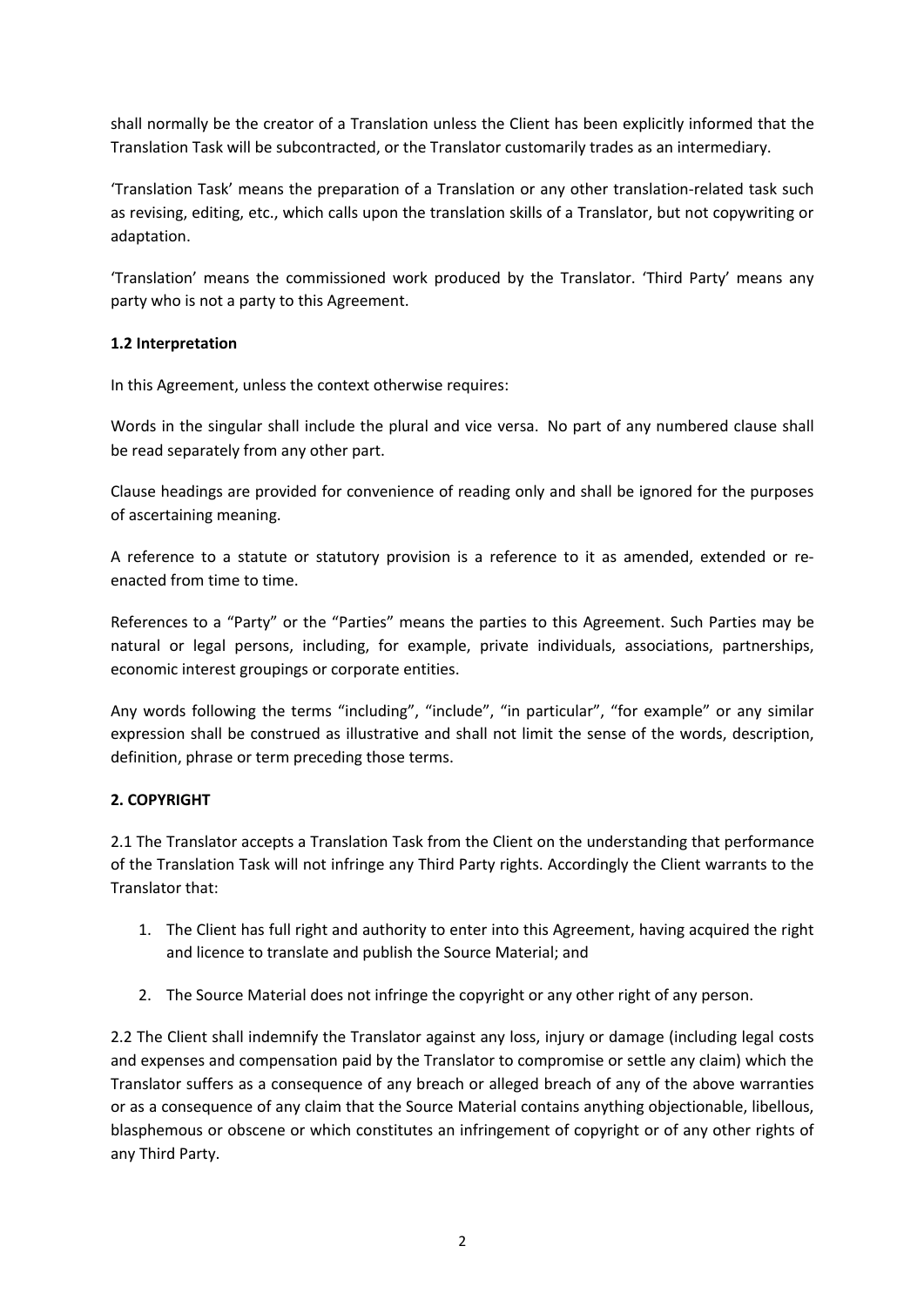2.3 In the absence of a specific written agreement to the contrary, copyright in the Translation remains the property of both the Translator and the author of the Source Material.

2.4 Where the Translation is subsequently printed for distribution, the Client shall acknowledge the Translator's work in the same weight and style of type as used for acknowledgement of the printer and/or others involved in production of the finished document, by the following statement: "(English or other) Translation by (Translator's name)", as appropriate to the particular case.

2.5 All Translations are subject to the Translator's right of integrity.

2.6 If a Translation is in any way amended or altered without the written permission of the Translator, he/she shall not be in any way liable for amendments made or their consequences.

2.7 No amendment or alteration may be made to a Translation without the Translator's written permission.

# **3. FEES: (BINDING) QUOTATIONS AND (NON-BINDING) ESTIMATES**

3.1 In the absence of any specific agreement, the fee to be charged shall be determined by the Translator on the basis of the Client's description of the Source Material, the purpose of the Translation and any instructions given by the Client.

3.2 No fixed quotation shall be given by the Translator until he/she has seen or heard all the Source Material and has received clear and complete instructions in writing from the Client.

3.3 Where VAT is chargeable it will be charged in addition to the quoted fee if the Translator is VAT registered.

3.4 Any fee quoted, estimated or agreed by the Translator on the basis of the Client's description of the Translation Task may be subject to amendment by agreement between the Parties if, in the Translator's opinion on having seen or heard the Source Material, that description is materially inadequate or inaccurate.

3.5 Any fee agreed for a Translation which is found to present latent special difficulties of which neither party could be reasonably aware at the time of offer and acceptance shall be renegotiated, always provided that the circumstances are made known to the other Party as soon as reasonably practical after they become apparent.

3.6 An estimate shall not be considered contractually binding, but given for guidance or information only.

3.7 Subject to clause 3.2 above, a binding quotation once given after the Translator has seen or heard all the Source Material shall remain valid for a period of thirty (30) days from the date on which it was given, after which time it may be subject to revision.

3.8 Costs of delivery of the Translation shall normally be borne by the Translator. Where delivery requested by the Client involves expenditure greater than the cost normally incurred for delivery (for example, courier and/or recorded or special delivery), the additional cost shall be chargeable to the Client.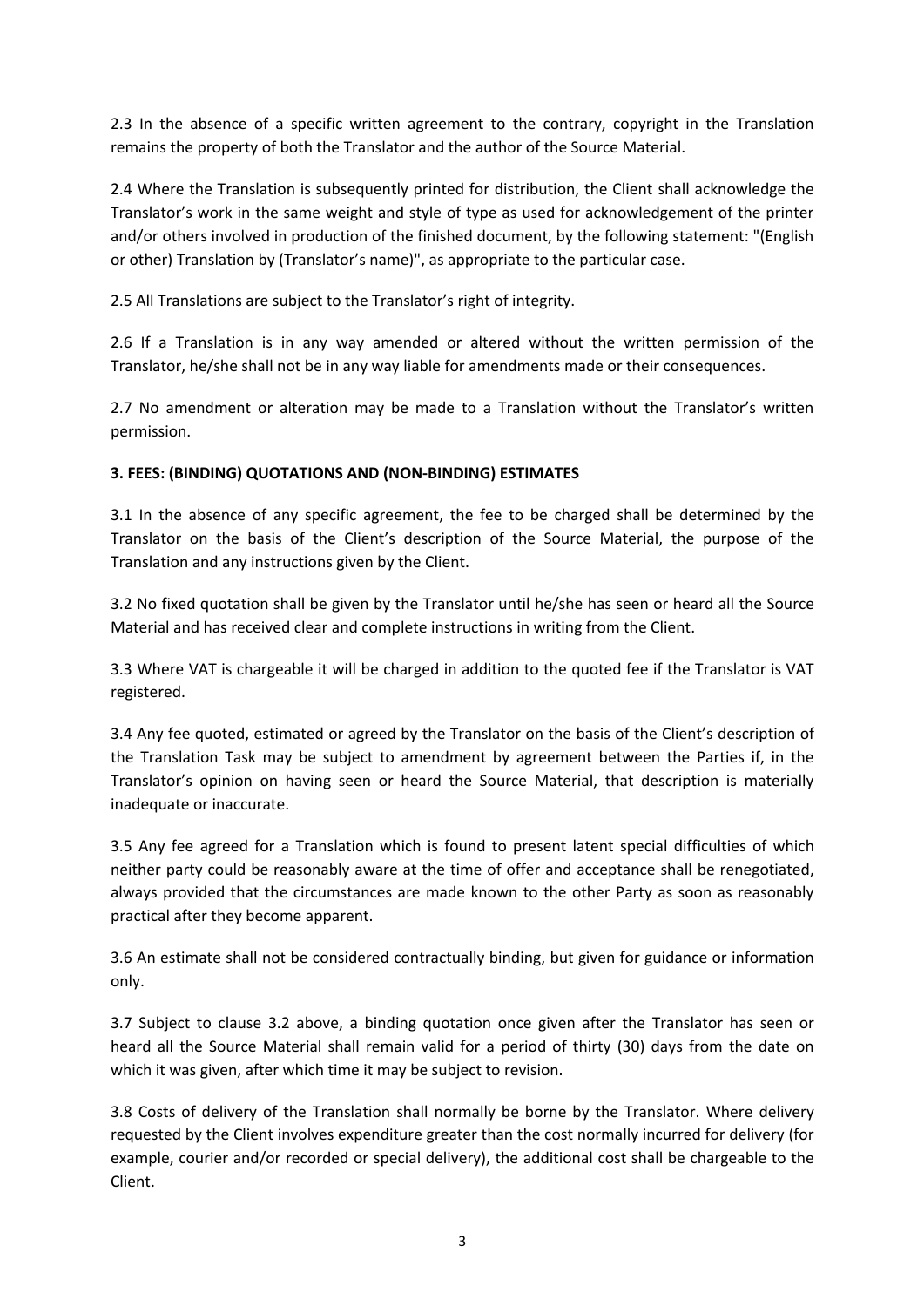3.9 Other supplementary charges, for example those arising from:

- Discontinuous text, complicated layout or other forms of layout or presentation requiring additional time or resources, and/or
- Poorly legible copy or poorly audible sound media, and/or
- Terminological research, and/or
- Priority work or work outside normal office hours in order to meet the Client's deadline or other requirements, may also be charged.

The nature of such charges shall be agreed in advance.

3.10 If any changes are made in the text or the Client's requirements at any time while the Translation Task is in progress, the Translator's fee, any applicable supplementary charges and the terms of delivery shall be adjusted in respect of the additional work.

## **4. DELIVERY**

4.1 Any delivery date or dates agreed between the Translator and the Client shall become binding only after the Translator has seen or heard all of the Source Material to be translated and has received complete instructions in writing from the Client.

4.2 The date of delivery shall not be of the essence unless specifically agreed in writing.

4.3 Unless otherwise agreed, the Translator shall dispatch the Translation in such a way that the Client can reasonably expect to receive it not later than the normal close of business at the Client's premises on the date of delivery.

# **5. PAYMENT**

5.1 Payment in full to the Translator shall be effected no later than thirty (30) days from the date of invoice by the method of payment specified.

5.2 Payment shall be made in Pound Sterling (£) and all bank transfer and currency exchange fees shall be borne by the client.

5.3 For any given Assignment, the Translator may request an initial payment and periodic partial payments on terms to be agreed.

5.4 Settlement of any invoice, part-invoice or other payment shall be made by the due date agreed between the Parties or in the absence of such agreement within the period stipulated in clause 5.1.

5.5 Where delivery is in instalments and notice has been given that an interim payment is overdue, the Translator shall have the right to stop working on the Translation Task at hand until the outstanding payment is made or other terms agreed.

5.6 Any payment that is not made on or before the due date shall bear interest at the rate of ten per cent (10%) above the base rate of the European Central Bank as well as a flat-rate recovery fee of £40.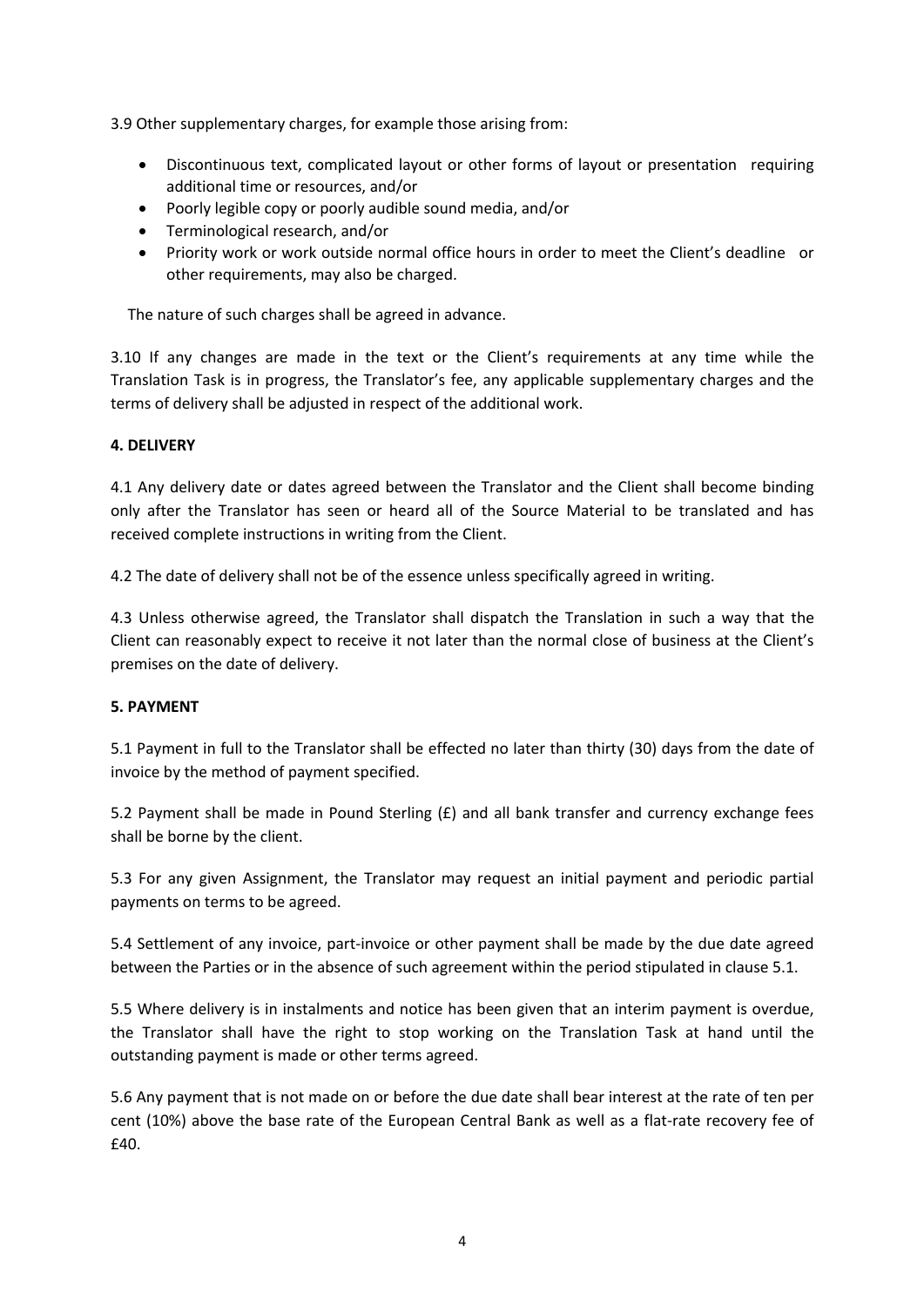# **6. CONFIDENTIALITY AND SAFE-KEEPING OF THE CLIENT'S DOCUMENTS**

6.1 No documents for Translation shall be deemed to be confidential unless this is expressly stated by the Client.

6.2 However the Translator shall at all times exercise due discretion in respect of disclosure to any Third Party of any information contained in the Client's Source Material or Translations thereof without the express authorisation of the Client.

6.3 Notwithstanding clause 6.2, the Parties agree that a Third Party may be consulted over specific translation terminology queries in relation to the Source Material.

6.4 The Translator shall be responsible for the safe-keeping of the Client's Source Material and copies of the Translations, and shall, where necessary, ensure their secure disposal.

6.5 If requested to do so by the Client, the Translator shall insure documents in transit from the Translator, at the Client's expense.

# **7. CANCELLATION AND FRUSTRATION**

7.1 If a Translation Task is commissioned and subsequently cancelled, reduced in scope or frustrated by an act or omission on the part of the Client or any Third Party, the Client shall except in the circumstances described in clause 7.4 pay the Translator the full fee for the work completed and fifty per cent (50%) of the full fee for the work yet to be completed.

7.2 The work completed shall be made available to the Client.

7.3 If a Client goes into liquidation (other than voluntary liquidation for the purposes of reconstruction), or has a receiver appointed or becomes insolvent, bankrupt or enters into any arrangement with creditors the Translator shall have the right to terminate a contract.

7.4 Neither the Translator nor the Client shall be liable to the other or any Third Party for consequences which are the result of circumstances wholly beyond the control of either Party.

7.5 The Translator shall notify the Client as soon as is reasonably practical of any circumstances likely to prejudice the Translator's ability to comply with the terms of the Client's order, and assist the Client as far as reasonably practical to identify an alternative solution.

## **8. COMPLAINTS AND DISPUTES**

8.1 Any complaint in connection with a Translation Task shall be notified to the Translator by the Client (or vice-versa) within one month of the date of delivery of the Translation. If the Parties are unable to resolve the complaint, the matter may be referred by either Party to the Société Française des Traducteurs (SFT) arbitration committee. Such referral shall be made no later than two months from the date on which the original complaint was made.

8.2 If a dispute cannot be resolved amicably between the Parties, or if either Party refuses to accept arbitration, the Parties shall be subject to the exclusive jurisdiction of the Courts of France. In any event this Agreement shall be construed in accordance with French law.